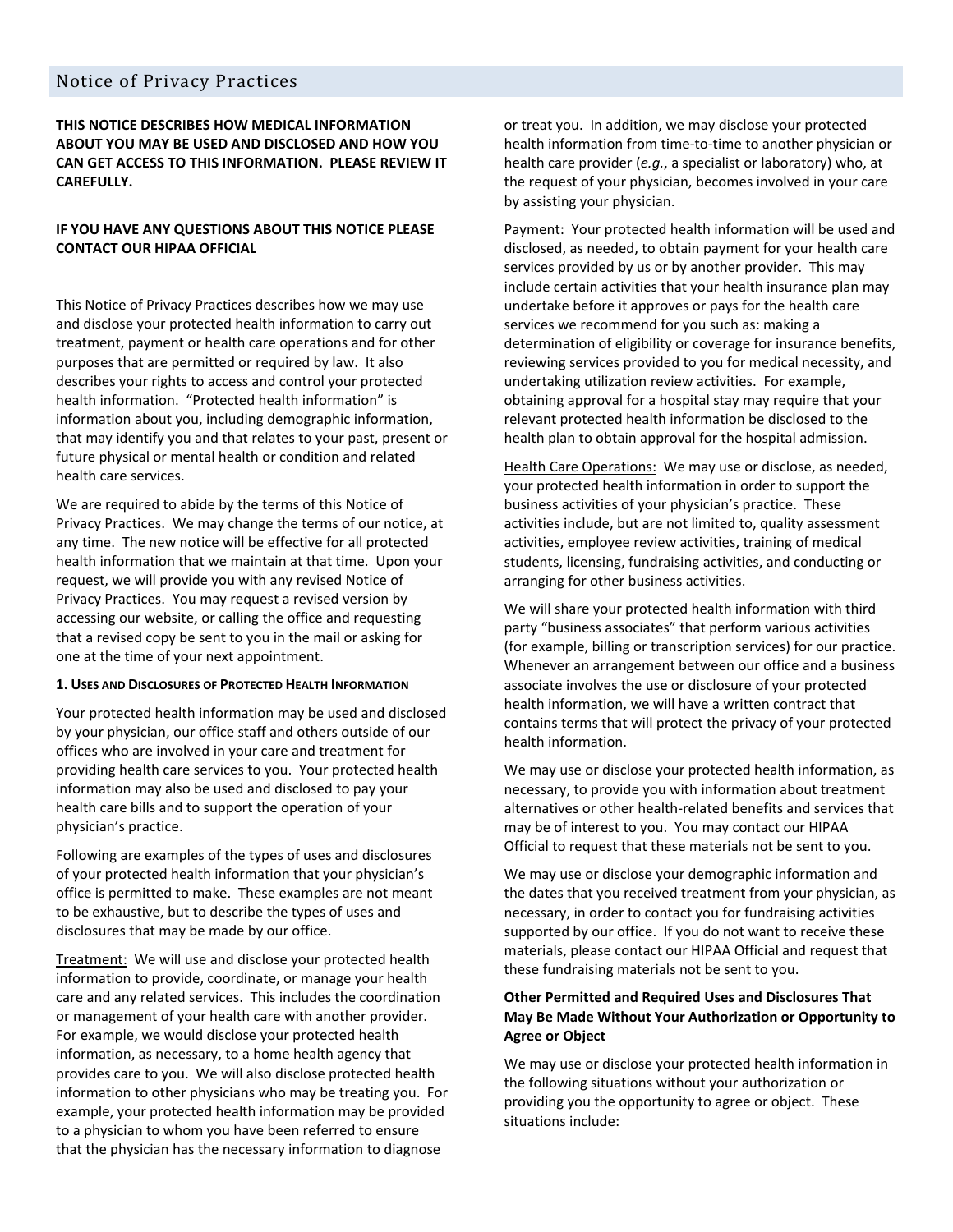Required By Law: We may use or disclose your protected health information to the extent that the use or disclosure is required by law. The use or disclosure will be made in compliance with the law and will be limited to the relevant requirements of the law. You will be notified, if required by law, of any such uses or disclosures.

Public Health: We may disclose your protected health information for public health activities and purposes to a public health authority that is permitted by law to collect or receive the information. For example, a disclosure may be made for the purpose of preventing or controlling disease, injury or disability.

Communicable Diseases: We may disclose your protected health information, if authorized by law, to a person who may have been exposed to a communicable disease or may otherwise be at risk of contracting or spreading the disease or condition.

Health Oversight: We may disclose protected health information to a health oversight agency for activities authorized by law, such as audits, investigations, and inspections. Oversight agencies seeking this information include government agencies that oversee the health care system, government benefit programs, other government regulatory programs and civil rights laws.

Abuse or Neglect: We may disclose your protected health information to a public health authority that is authorized by law to receive reports of child abuse or neglect. In addition, we may disclose your protected health information if we believe that you have been a victim of abuse, neglect or domestic violence to the governmental entity or agency authorized to receive such information. In this case, the disclosure will be made consistent with the requirements of applicable federal and state laws.

Food and Drug Administration: We may disclose your protected health information to a person or company required by the Food and Drug Administration for the purpose of quality, safety, or effectiveness of FDA‐regulated products or activities including, to report adverse events, product defects or problems, biologic product deviations, to track products; to enable product recalls; to make repairs or replacements, or to conduct post marketing surveillance, as required.

Legal Proceedings: We may disclose protected health information in the course of any judicial or administrative proceeding, in response to an order of a court or administrative tribunal (to the extent such disclosure is expressly authorized), or in certain conditions in response to a subpoena, discovery request or other lawful process.

Law Enforcement: We may also disclose protected health information, so long as applicable legal requirements are met, for law enforcement purposes. These law enforcement purposes include (1) legal processes and otherwise required by law, (2) limited information requests for identification and location purposes, (3) pertaining to victims of a crime, (4) suspicion that death has occurred as a result of criminal

conduct, (5) in the event that a crime occurs on the premises of our practice, and (6) medical emergency (not on our practice's premises) and it is likely that a crime has occurred.

Coroners, Funeral Directors, and Organ Donation: We may disclose protected health information to a coroner or medical examiner for identification purposes, determining cause of death or for the coroner or medical examiner to perform other duties authorized by law. We may also disclose protected health information to a funeral director, as authorized by law, in order to permit the funeral director to carry out their duties. We may disclose such information in reasonable anticipation of death. Protected health information may be used and disclosed for cadaveric organ, eye or tissue donation purposes.

Research: We may disclose your protected health information to researchers when their research has been approved by an institutional review board that has reviewed the research proposal and established protocols to ensure the privacy of your protected health information.

Criminal Activity: Consistent with applicable federal and state laws, we may disclose your protected health information, if we believe that the use or disclosure is necessary to prevent or lessen a serious and imminent threat to the health or safety of a person or the public. We may also disclose protected health information if it is necessary for law enforcement authorities to identify or apprehend an individual.

Military Activity and National Security: When the appropriate conditions apply, we may use or disclose protected health information of individuals who are Armed Forces personnel (1) for activities deemed necessary by appropriate military command authorities; (2) for the purpose of a determination by the Department of Veterans Affairs of your eligibility for benefits, or (3) to foreign military authority if you are a member of that foreign military services. We may also disclose your protected health information to authorized federal officials for conducting national security and intelligence activities, including for the provision of protective services to the President or others legally authorized.

Workers' Compensation: We may disclose your protected health information as authorized to comply with workers' compensation laws and other similar LEGALLY ESTABLISHED programs.

Inmates: We may use or disclose your protected health information if you are an inmate of a correctional facility and your physician created or received your protected health information in the course of providing care to you.

#### **Uses and Disclosures of Protected Health Information Based upon Your Written Authorization**

Other uses and disclosures of your protected health information will be made only with your written authorization, unless otherwise permitted or required by law as described below. You may revoke this authorization in writing at any time. If you revoke your authorization, we will no longer use or disclose your protected health information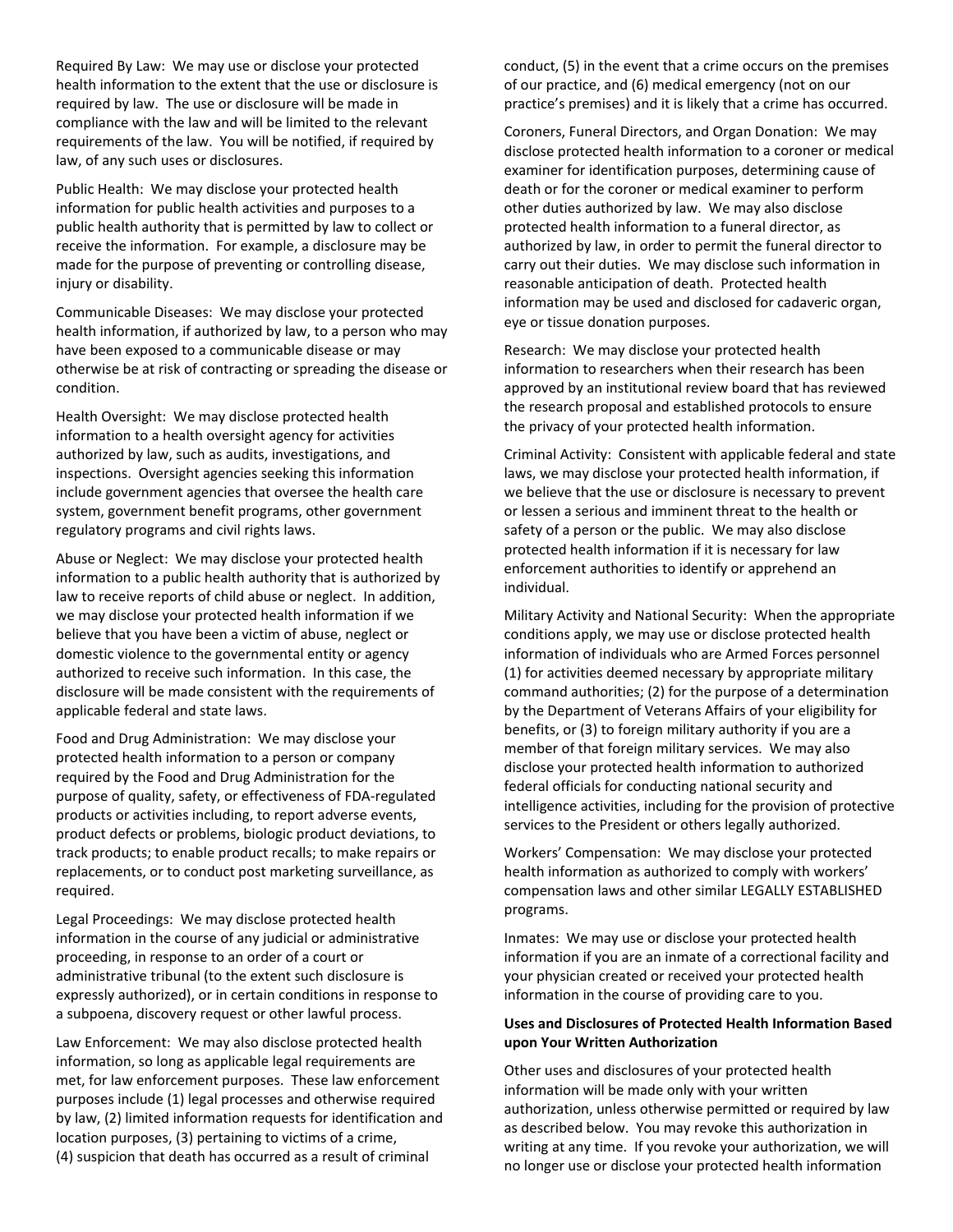for the reasons covered by your written authorization. Please understand that we are unable to take back any disclosures already made with your authorization.

### **Other Permitted and Required Uses and Disclosures That Require Providing You the Opportunity to Agree or Object**

We may use and disclose your protected health information in the following instances. You have the opportunity to agree or object to the use or disclosure of all or part of your protected health information. If you are not present or able to agree or object to the use or disclosure of the protected health information, then your physician may, using professional judgment, determine whether the disclosure is in your best interest.

Facility Directories: Unless you object, we will use and disclose in our facility directory your name, the location at which you are receiving care, your general condition (such as fair or stable), and your religious affiliation. All of this information, except religious affiliation, will be disclosed to people that ask for you by name. Your religious affiliation will be only given to a member of the clergy, such as a priest or rabbi.

Others Involved in Your Health Care or Payment for your Care: Unless you object, we may disclose to a member of your family, a relative, a close friend or any other person you identify, your protected health information that directly relates to that person's involvement in your health care. If you are unable to agree or object to such a disclosure, we may disclose such information as necessary if we determine that it is in your best interest based on our professional judgment. We may use or disclose protected health information to notify or assist in notifying a family member, personal representative or any other person that is responsible for your care of your location, general condition or death. Finally, we may use or disclose your protected health information to an authorized public or private entity to assist in disaster relief efforts and to coordinate uses and disclosures to family or other individuals involved in your health care.

### **2. YOUR RIGHTS**

Following is a statement of your rights with respect to your protected health information and a brief description of how you may exercise these rights.

You have the right to inspect and copy your protected health information. This means you may inspect and obtain a copy of protected health information about you for so long as we maintain the protected health information. You may obtain your medical record that contains medical and billing records and any other records that your physician and the practice use for making decisions about you. As permitted by federal or state law, we may charge you a reasonable copy fee for a copy of your records.

Under federal law, however, you may not inspect or copy the following records: psychotherapy notes; information compiled in reasonable anticipation of, or use in, a civil, criminal, or administrative action or proceeding; and

laboratory results that are subject to law that prohibits access to protected health information. Depending on the circumstances, a decision to deny access may be reviewable. In some circumstances, you may have a right to have this decision reviewed. Please contact our HIPAA Official if you have questions about access to your medical record.

You have the right to request a restriction of your protected health information. This means you may ask us not to use or disclose any part of your protected health information for the purposes of treatment, payment or health care operations. You may also request that any part of your protected health information not be disclosed to family members or friends who may be involved in your care or for notification purposes as described in this Notice of Privacy Practices. Your request must state the specific restriction requested and to whom you want the restriction to apply.

Your physician is not required to agree to a restriction that you may request. If your physician does agree to the requested restriction, we may not use or disclose your protected health information in violation of that restriction unless it is needed to provide emergency treatment. With this in mind, please discuss any restriction you wish to request with your physician. You may request a restriction by [describe how patient may obtain a restriction.]

You have the right to request to receive confidential communications from us by alternative means or at an alternative location. We will accommodate reasonable requests. We may also condition this accommodation by asking you for information as to how payment will be handled or specification of an alternative address or other method of contact. We will not request an explanation from you as to the basis for the request. Please make this request in writing to our HIPAA Official.

You may have the right to have your physician amend your protected health information. This means you may request an amendment of protected health information about you in a designated record set for so long as we maintain this information. In certain cases, we may deny your request for an amendment. If we deny your request for amendment, you have the right to file a statement of disagreement with us and we may prepare a rebuttal to your statement and will provide you with a copy of any such rebuttal. Please contact our HIPAA Official if you have questions about amending your medical record.

You have the right to receive an accounting of certain disclosures we have made, if any, of your protected health information. This right applies to disclosures for purposes other than treatment, payment or health care operations as described in this Notice of Privacy Practices. It excludes disclosures we may have made to you if you authorized us to make the disclosure, for a facility directory, to family members or friends involved in your care, or for notification purposes, for national security or intelligence, to law enforcement (as provided in the privacy rule) or correctional facilities, as part of a limited data set disclosure. You have the right to receive specific information regarding these